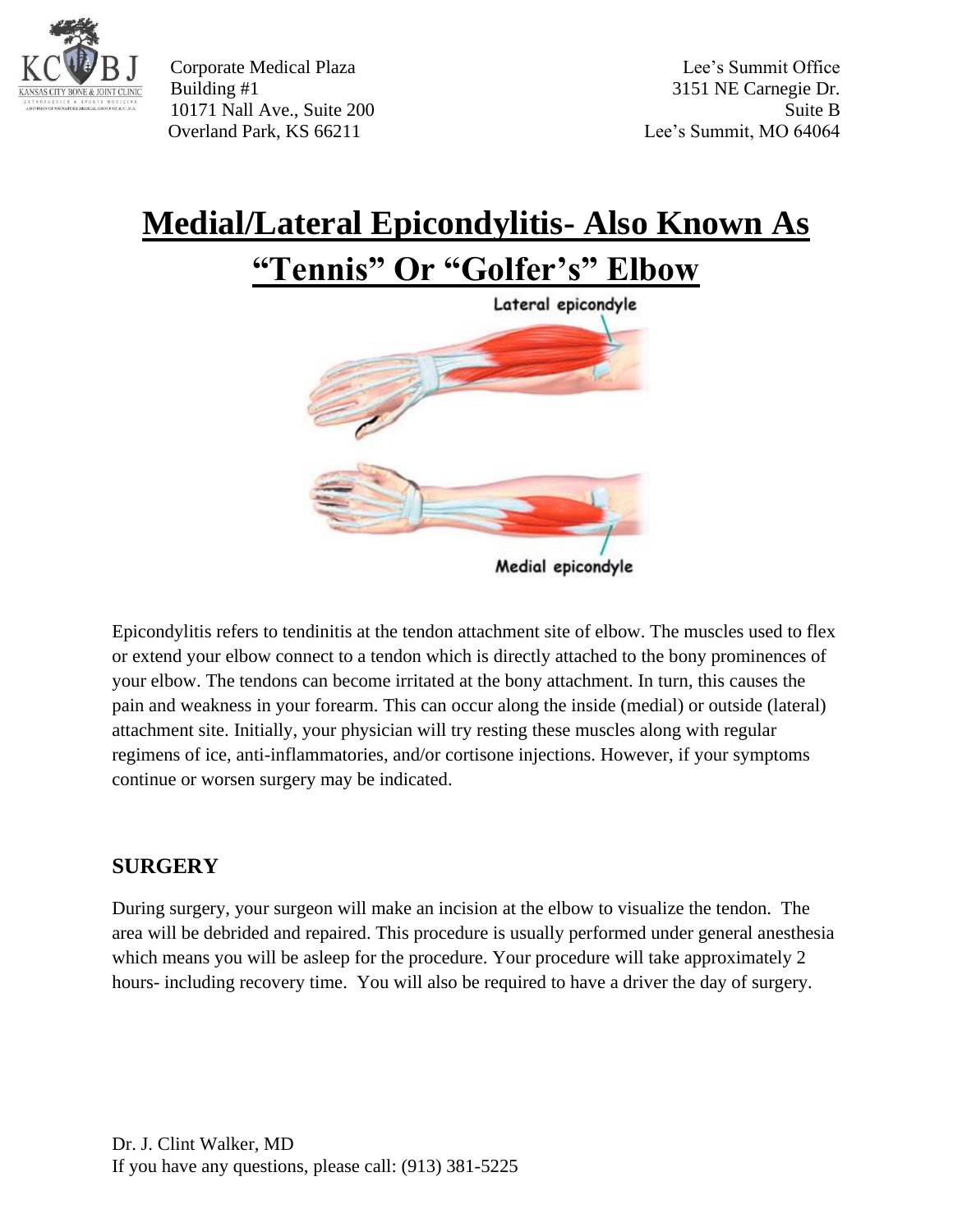

Corporate Medical Plaza Lee's Summit Office Building #1 3151 NE Carnegie Dr. 10171 Nall Ave., Suite 200 Suite B Overland Park, KS 66211 Lee's Summit, MO 64064

## **WHAT TO EXPECT AFTER SURGERY**

Depending on your job duties, you may be able to return to work under certain restrictionsprovided you are no longer taking narcotic pain medication (You may ease into over the counter Tylenol, Ibuprofen, or Aleve for your symptoms as tolerated). You will need to avoid heavy lifting and submerging your hand in water. We suggest you speak with your employer regarding job demands to agree on an expected time of return.

Most patients utilize narcotic pain medication after surgery for the first couple of days. You may wean off the pain medication as tolerated once symptoms begin to subside. Your splint and bandages will cover your hand up your arm past your elbow but will leave your fingers free for movement. It is recommended that you keep your digits moving to prevent swelling after surgery; however, we suggest you refrain from any lifting until after your post-operative appointment. You may also experience some bruising and/or swelling. These symptoms may be alleviated through Ibuprofen or Aleve, elevation, and ice. (Please do not take additional Tylenol if you are taking narcotic pain medication; this already has Tylenol).

Your follow up visit with your surgeon is 7- 14 days after surgery. At this time your dressings and post-operative splint will be removed. Restrictions on what you can and cannot do will be given to you at that time. You should work on gentle finger, wrist and elbow motion but avoid any lifting, pushing, pulling, gripping or squeezing with the surgical arm. You will return to the office for follow up at 4- 6 weeks at which time therapy will be initiated.

Following your hand surgery, it may be difficult to open your medication bottles. If you prefer, you may request non-childproof bottles from your pharmacist when dropping off prescriptions. However, please consider the risks if you have small children in your home or if any small children may be accessible to these medications.

## **REASONS TO CALL OUR OFFICE**

Your post-operative splint will allow for fluctuating swelling following surgery. However, if the splint feels too tight you may remove the outer wrap and replace this wrap with an ACE wrap that is less tight. This will be removed at your post-operative visit with your surgeon.

If you begin to experience difficulties with your custom-made splint please contact your occupational therapist so they may make appropriate adjustments. The occupational therapist is